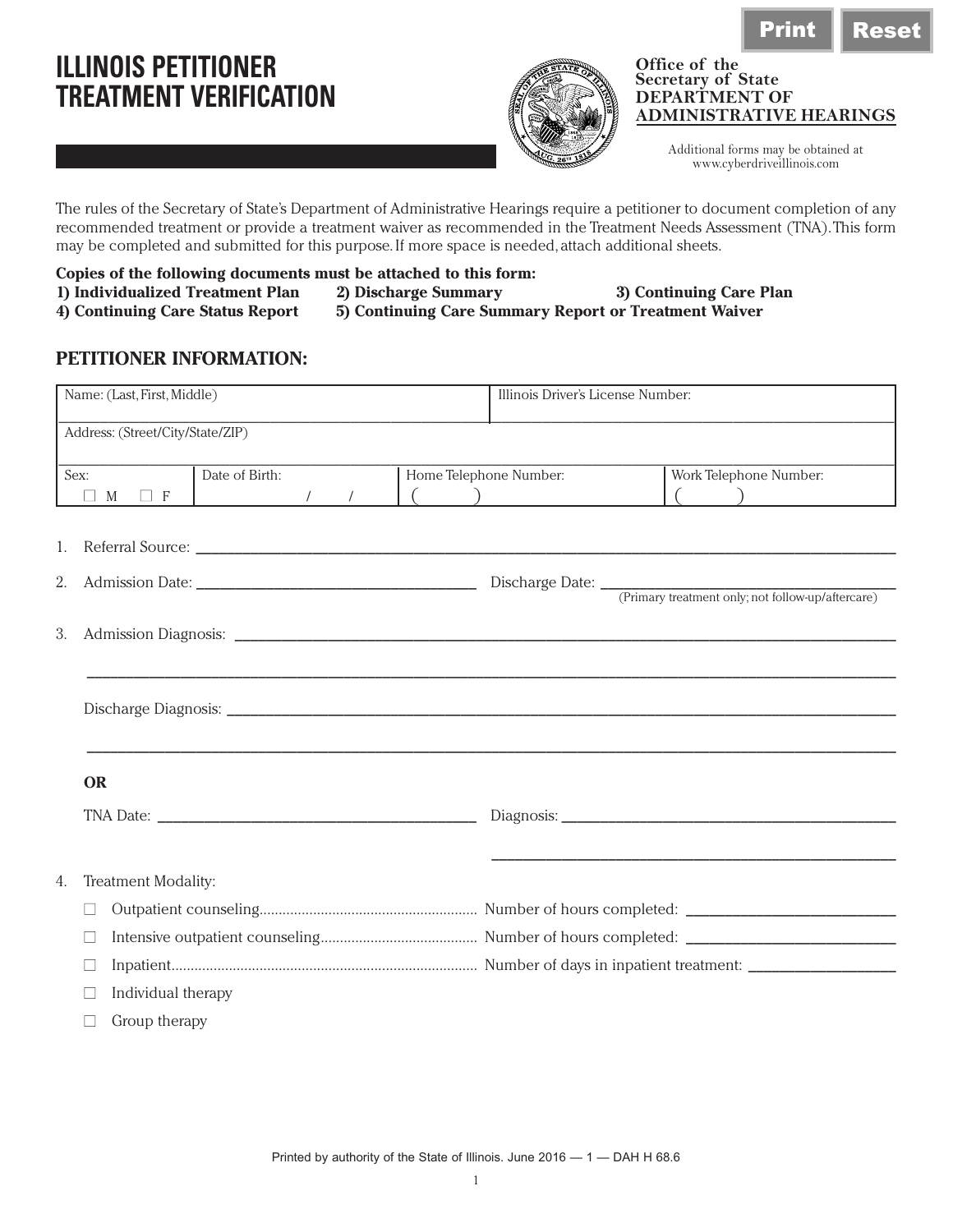5. Prognosis after completing treatment and/or TNA. Must include a discussion of what the petitioner appears to have gained from treatment and whether it has substantially reduced the potential for future alcohol/drug-related problems.

- 6. Continuing Care Status:
	- $\Box$  Petitioner has completed continuing care (summary report required).
	- $\Box$  Petitioner is currently involved in a continuing care plan (status report required).
	- $\Box$  Petitioner has completed a continuing care plan.
	- $\Box$  Petitioner has not initiated continuing care.
	- $\Box$  Continuing care waived (rationale required).
	- $\Box$  Petitioner has initiated but failed to complete a continuing care plan for the following reason: